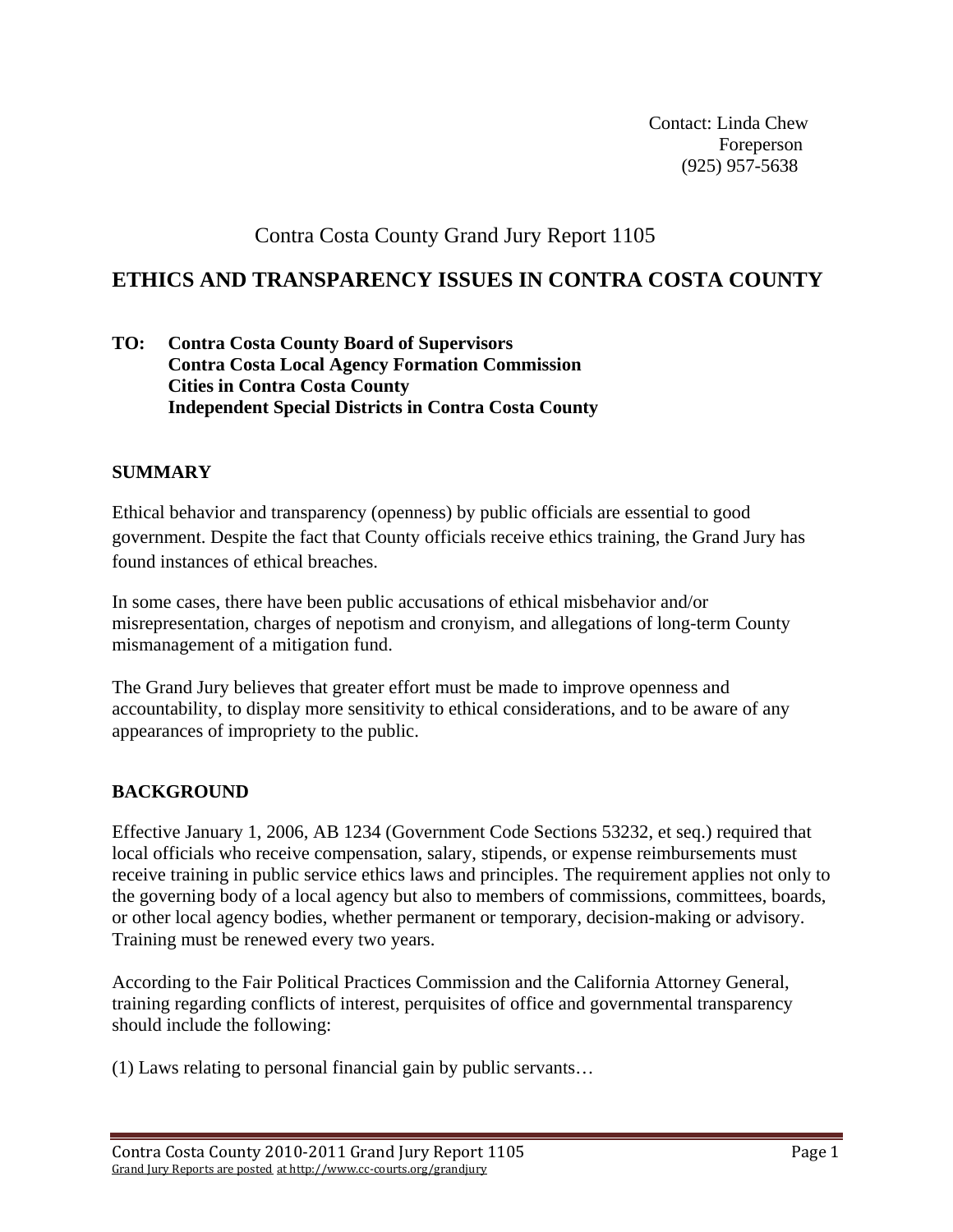- (A) Laws prohibiting bribery (Pen. Code, § 68)
- (B) Conflicts of Interest under the Political Reform Act (Gov. Code, §§ 87100, 87103).
- (C) Contractual Conflicts of Interest (Gov. Code, § 1090 et seq.).
- (D) Conflicts of Interest and Campaign Contributions (Gov. Code, § 84308).
- (E) Conflicts of Interest When Leaving Office (Gov. Code, §§ 87406.3, 87407).
- (2) Laws relating to claiming perquisites of office
- (3) Government transparency laws
- (4) Laws relating to fair processes

The Grand Jury has divided the remainder of this report into several sections. Each section contains its own findings and recommendations. An overall finding and recommendation has also been made that may apply to all agencies throughout the County.

# **LAFCO: SOME MEMBERS OVERSTEPPING THEIR BOUNDARIES**

## **BACKGROUND**

The Contra Costa Local Agency Formation Commission (LAFCO) reviews, approves, or disapproves changes in organization to cities and special districts including annexations, detachments, new formations and incorporations. Its members (commissioners) serve the entire county and are to be neutral decision makers. LAFCO commissioners are guided by a Commissioner's Handbook which states:

"Government Code Section 56325.1 states that while serving on the Commission all members shall exercise their independent judgment on behalf of the interests of residents, property owners and the public as a whole."

In May, 2010, two LAFCO commissioners addressed a developer-sponsored local ballot measure to extend the Urban Limit Line of the City of Brentwood. Prior to the election, these commissioners signed a public letter indicating that they were speaking not only as LAFCO spokespeople, but as representatives of the Contra Costa County Mayors' Conference, their appointing agency. They stated that should Brentwood voters defeat Measure F, LAFCO could annex the land in question to Antioch. Further, certain other LAFCO commissioners, instead of speaking to these statements, chose to weigh in supportively on the **content** of the letter, when the matter was not before LAFCO. The measure failed, and both LAFCO and the Mayors' Conference took some action to address this.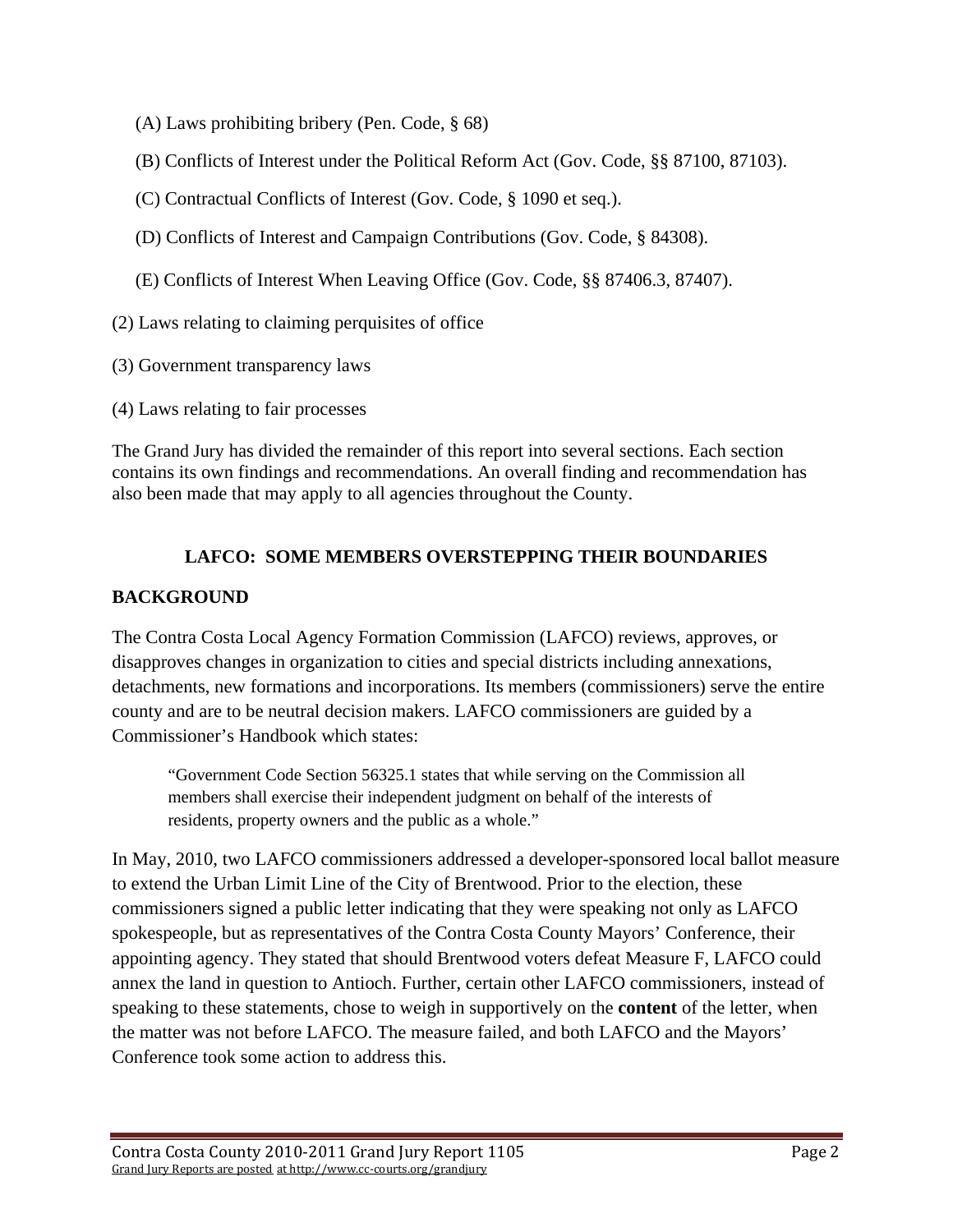LAFCO stated that its procedures do not allow for reprimand or removal of offenders, but inserted new language into the Commissioner's Handbook (1.4 Rules and Procedures – Section F.5) which details when a commissioner may act as a spokesperson.

The Mayors' Conference, while voting (12-4) not to remove the involved commissioners, issued an admonishment, and adopted an amendment to the Conference Policies and Procedures statement prohibiting individual positions from being expressed as representative of the will of the Conference. In its motion, the Mayors' Conference stated that it "is not in the business of taking issues on individual matters, especially when pitting one city against another."

The Grand Jury recognizes that some corrective actions have been taken. However, some LAFCO members weighed in favorably on the import of the letter. While LAFCO had the option to recommend removal to the offending members' appointing authority for "malfeasance of office" (Commissioner Handbook 1.2), it did not do so.

# **FINDINGS**

- 1. Some LAFCO members committed ethical breaches by indicating that they spoke on behalf of LAFCO and the Mayors' Conference on matters not before LAFCO.
- 2. Certain other LAFCO members weighed in inappropriately on the statements.

# **RECOMMENDATIONS**

- 1. All LAFCO members, including the public member, should receive regular training per AB 1234\*, on the LAFCO Commissioners Handbook with particular focus on LAFCO's mission statement and ethics, as well as the Updated Commissioner Representation policy (1.4 Rules and Procedures – Section F.5).
- 2. LAFCO should promptly consider appropriate action when a violation of its policies occurs.

### **\*AB 1234 - Local Officials Ethics Training Requirement**

The newest of these ethics training requirements applies to certain local public officials. While similar to the rules for state officials that have been in place since 1998, the rules applicable to local officials are different in content, including a requirement that these officials receive training not only in applicable ethics laws but also in ethics principles and agency rules.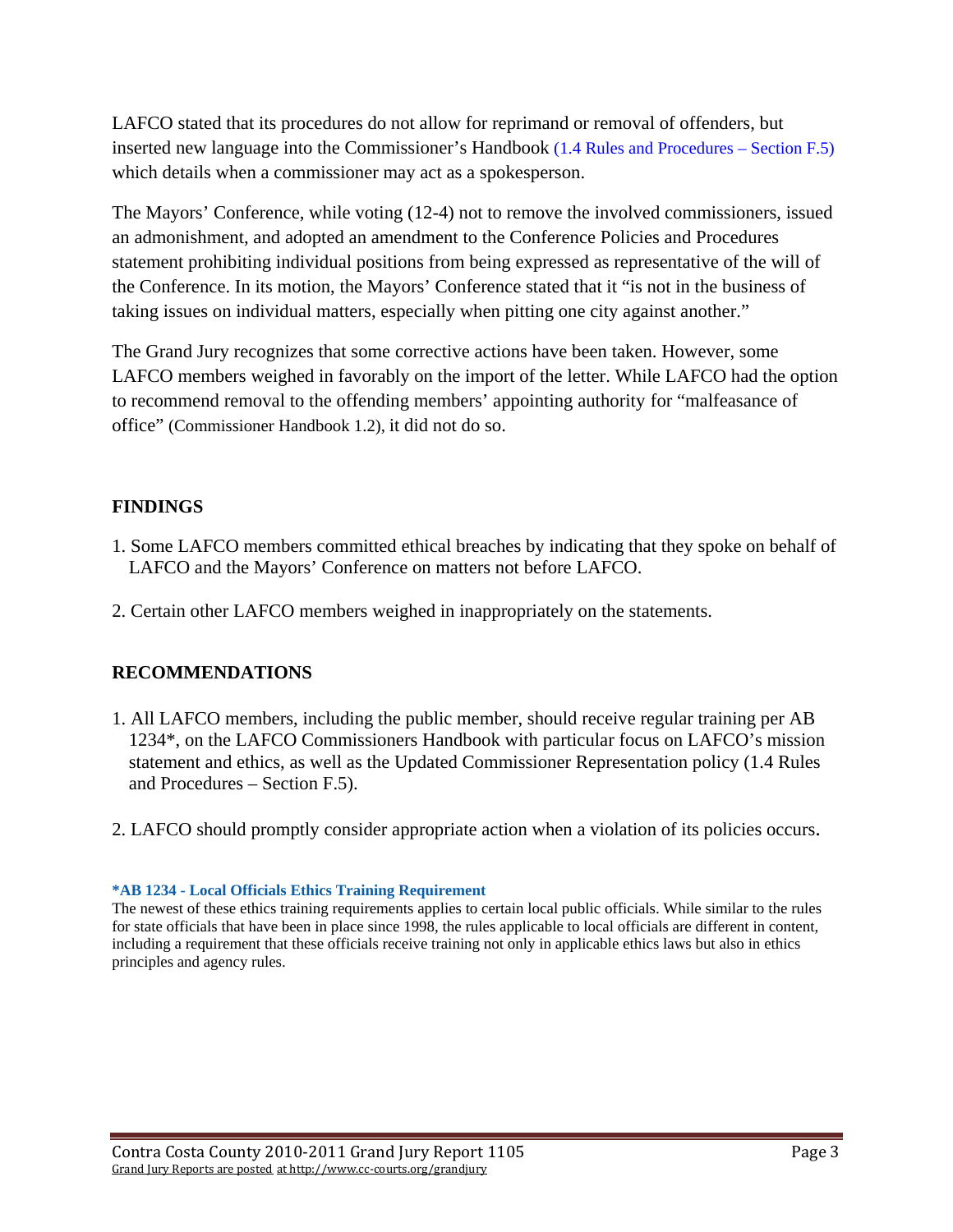## **NEPOTISM ALIVE IN CEMETERY DISTRICT**

## **BACKGROUND**

**Nepotism** is favoritism (as in appointment to a job) based on kinship.<sup>1</sup>

**Nepotism** undermines public trust by making government look like a family business run not for the community, but for the families in power. $2$ 

The Contra Costa County Board of Supervisors (BOS) makes appointments to certain special district boards. Each Supervisor recommends appointments for their respective district, after public notice of vacancy and interviews of applicants have been completed.

Recently, when a Supervisor's spouse sought an opening on the board of a small cemetery district, this notice and interview process was not initially followed. As a result, there was significant public reaction to the appearance of nepotism.

The spouse of one Supervisor sat on LAFCO, which regulates County boundaries. A prerequisite for this person's inclusion on LAFCO was being on the board of a special district. This person's current special district membership was ending soon and he sought a special district slot elsewhere.

In violation of California's Maddy Act (Gov. Code Section 54970-54974) the Clerk of the Board failed to advertise/post this opening to the public. As a result, several interested candidates were not considered or interviewed. The Supervisor self-recused and another Supervisor recommended appointment of the spouse. Ultimately, the BOS referred the process to an impartial outside panel, so as to avoid any real or perceived conflict-of-interest. The position was then advertised and applications from eight people were received.

After an interview process, a different individual was recommended by the special panel and was appointed by the BOS.

Subsequently, the BOS adopted an anti-nepotism policy that prohibits appointment by BOS members of relatives, domestic partners, and individuals with shared business interests to Boards, Councils, and Advisory Panels.

<sup>1</sup> Merriam-Webster Dictionary

<sup>2</sup> Robert Wechsler Director of Research, City Ethics http://www.cityethics.org/node/811

# **FINDINGS**

1. There was a failure to advertise/post the open position, in compliance with the Maddy Act.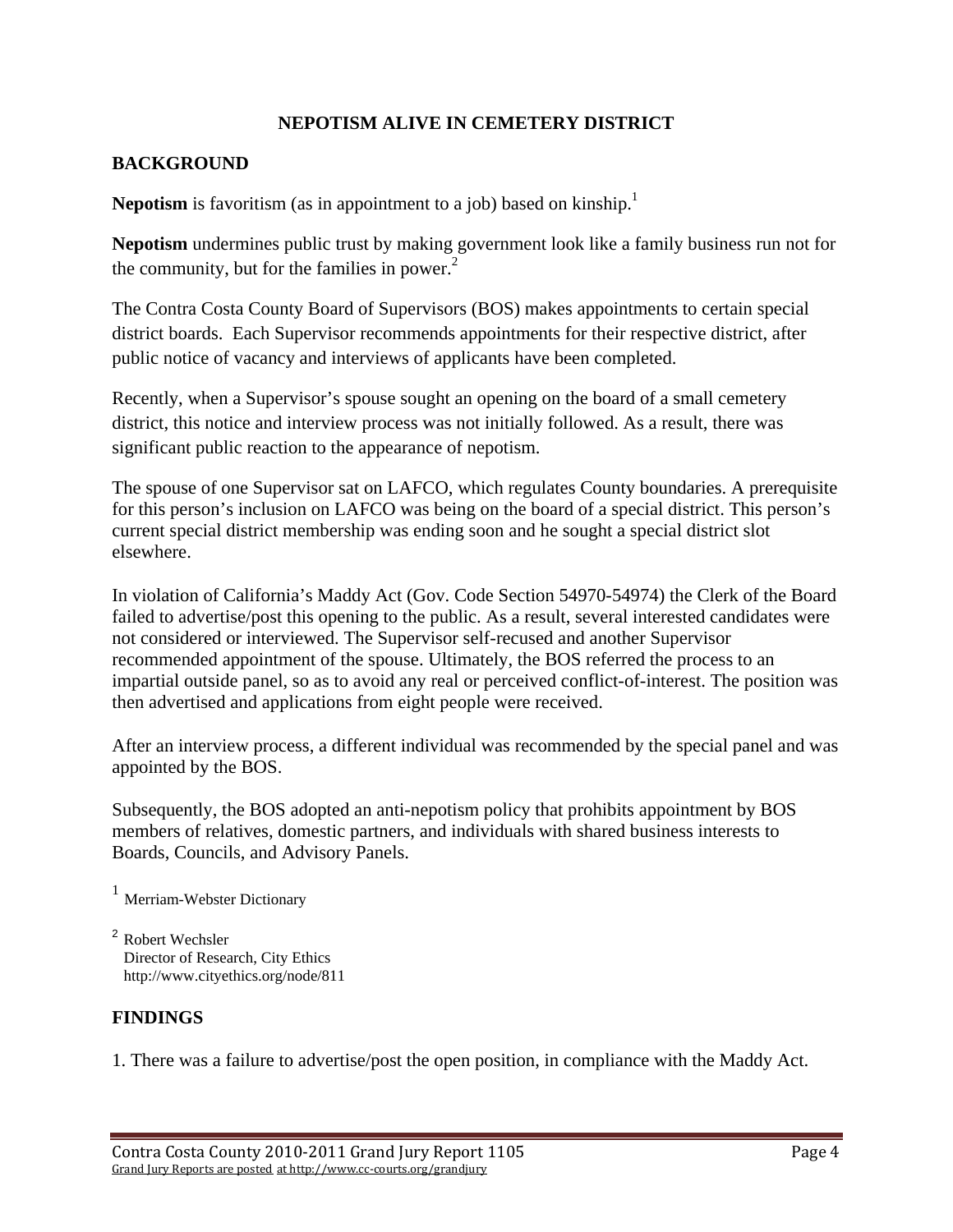- 2. The initial recommendation to appoint the spouse of the Supervisor for the open special district position was not consistent with the appointment procedure.
- 3. At a minimum, these improprieties created the appearance of nepotism.
- 4. The formation of an outside, impartial panel to interview and select an applicant was appropriate.
- 5. The adoption of a County anti-nepotism policy was proper.

# **RECOMMENDATIONS**

1. The County should adopt a policy requiring the formation of impartial selection committees in situations where there are conflicts of interest, real or perceived, that cannot be adequately addressed by a normal recusal process.

# **THE DECOMPOSING OF THE KELLER CANYON MITIGATION FUND**

# **BACKGROUND**

The Keller Canyon Mitigation Fund (KCMF) was established in 1992 to lessen the impacts of an East County landfill on roads, open space, and the surrounding community. Funds are generated through dumping fees and granted through an application process. Approximately \$14 million has been awarded over the past ten years.

In 2005, the BOS voted to eliminate the Finance Committee oversight of the KCMF. Since then the District Supervisor, the Supervisor's Chief-of-Staff, and a County employee comprise the KCMF Committee, and have had discretion in the awarding of grants. Eligible recipients of grants have expanded from those who were truly impacted by the landfill to any non-profit groups the KCMF Committee deems eligible.

In 2010, a group of concerned citizens complained about irregularities with the KCMF's operations. The group conveyed its concerns to various County agencies. Among these were:

- KCMF is being used illegally as a political "slush fund."
- KCMF lacks required grantee and management paperwork (applications, work plans, progress reports, etc.).
- Substantial expenditures are being made outside of the intent and guidelines of the KCMF, often without required BOS approval.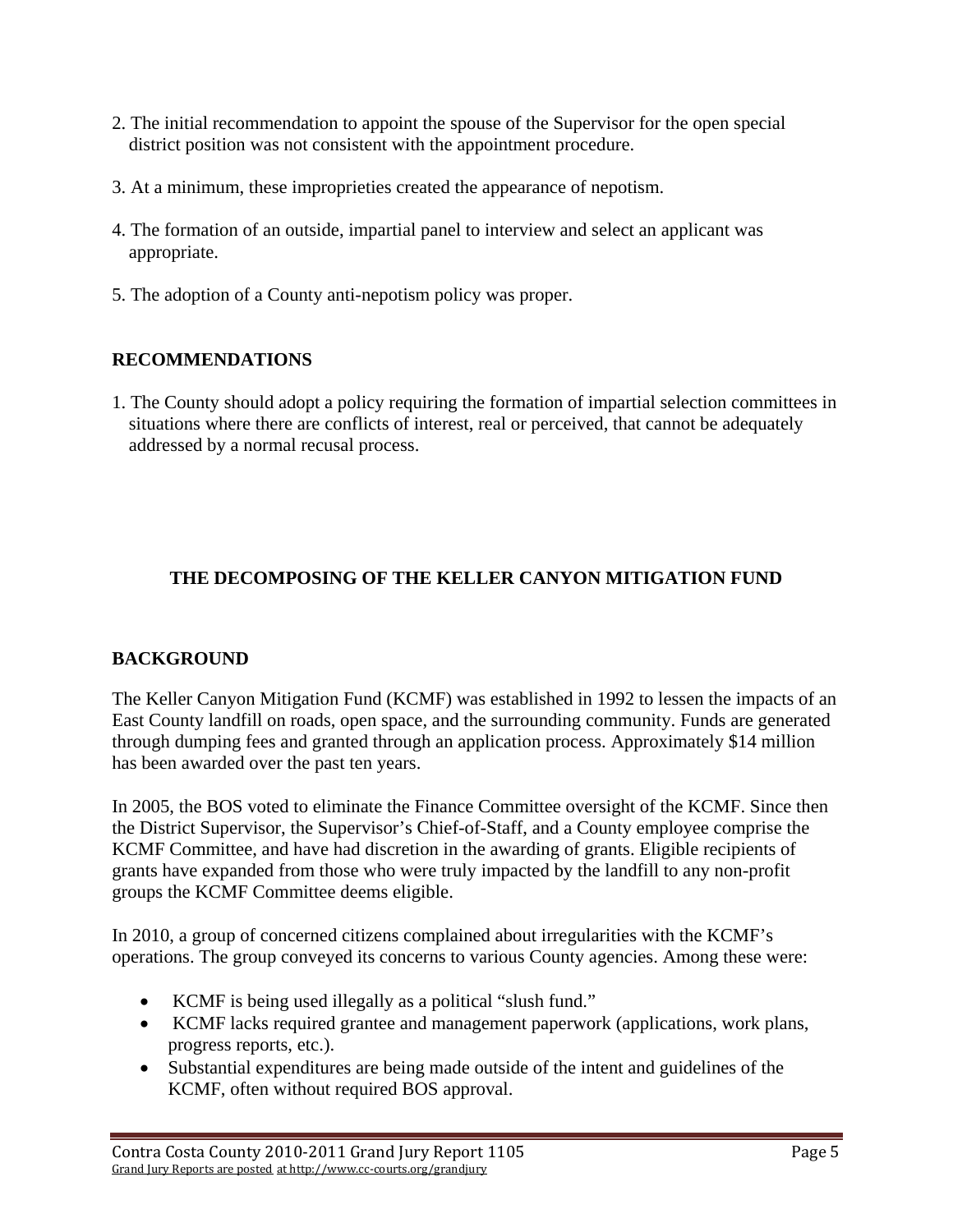The Contra Costa County Auditor-Controller's office addressed the charges in its November 5, 2010, "Response to Allegations Concerning the Keller Canyon Mitigation Fund" Report (Auditor's report).

A fraud audit was not performed. However, it was determined that the "internal control environment of the KCMF is seriously deficient" and that because of this there is "a possibility of fraud and abuse". In addition, it was determined that over the last 10 years, \$634,372 was spent without required BOS approval, and that since 2005, when BOS Finance Committee oversight ended, the fund has had a deficit in each of the following years.

The Auditor's report detailed some problem areas with the fund and recommended, among other goals, restoring transparency, accountability, and public confidence in county governance with regard to the KCMF.

One recommendation calls for establishment of an ethics policy and training for KCMF Committee members. This recommendation, which "includes a recusal provision," seeks to eliminate numerous instances where KCMF Committee members also sit on boards of grantee organizations.

At the time this Grand Jury report was written, the BOS had instructed the Finance Committee to review the Auditor's Report and its recommendations.

# **FINDINGS**

- 1. Proper oversight of the KCMF by the BOS is lacking, which provides opportunity for impropriety.
- 2. The KCMF has distributed grants without the required applications, work plans, and follow-up reports.
- 3. The KCMF, as currently administered, is not transparent, and lends itself to a perception of being a "political slush fund," (defined as "A sum of money used for illicit or corrupt purposes, as for buying influence." (Webster's New Universal Unabridged Dictionary)).
- 4. Ethical concerns are raised when grants are awarded to organizations whose boards include members of the granting committee.
- 5. Despite the fact that \$14 million has been distributed over the past ten years, no annual report has been issued. At the time of the writing of this report, no County-linked website to the KCMF could be found.
- 6. Due to a lack of publicly available information about the KCMF, not all non-profit organizations, nor the public, are aware of the fund, its mission, and its processes, and thus are unable to benefit from it.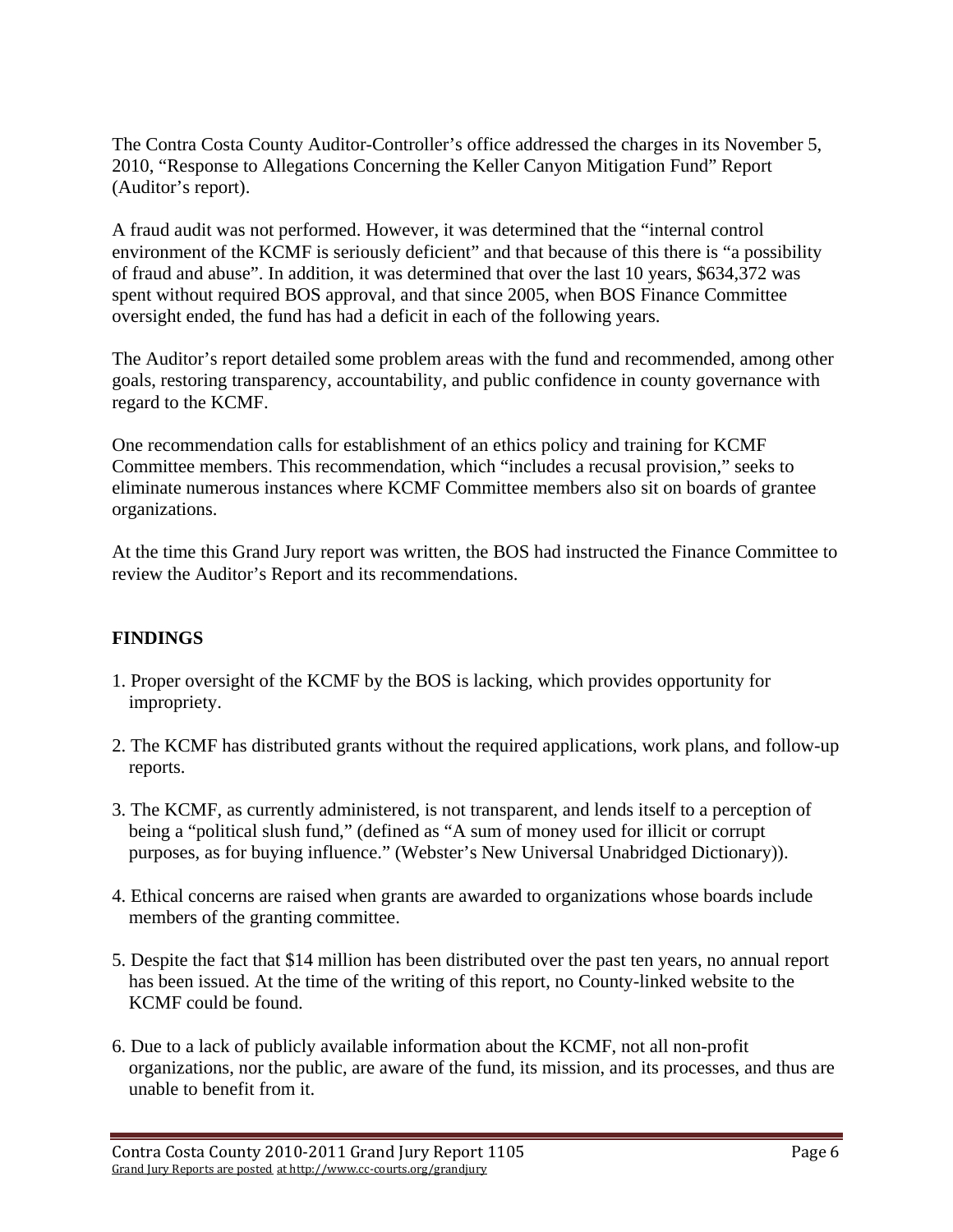## **RECOMMENDATIONS**

- 1. The BOS should direct the County Administrator's Office to more closely monitor the KCMF activity and ensure compliance with BOS approval requirements, as well as application, work plan and performance reporting requirements.
- 2. The BOS should require training on and compliance with a County ethics policy for all KCMF Committee members.
- 3. An annual report for the KCMF should be issued, and a County-linked website should be established to clarify mission, application and selection process and requirements.
- 4. The BOS should consider re-establishing the Finance Committee oversight of grant awards.
- 5. The BOS should ensure that all County mitigation funds, or similar funds under the control of a single Supervisor, receive proper supervision.

## **OVERALL FINDING**

The Grand Jury finds that:

1. Avoiding the appearance of unethical behavior especially with regard to conflicts-of interest and nepotism, is crucial to public confidence in governance.

## **OVERALL RECOMMENDATION**

- 1. Each of the 19 cities, 28 independent special districts and the County should review and report to the Grand Jury on the adequacy of its:
	- a) nepotism policy;
	- b) conflict-of-interest policy; and
	- c) ethics training policy.

## **REQUIRED RESPONSES**

### **LAFCO section**

### **Findings and Recommendations**

Local Agency Formation Commission 1, 2